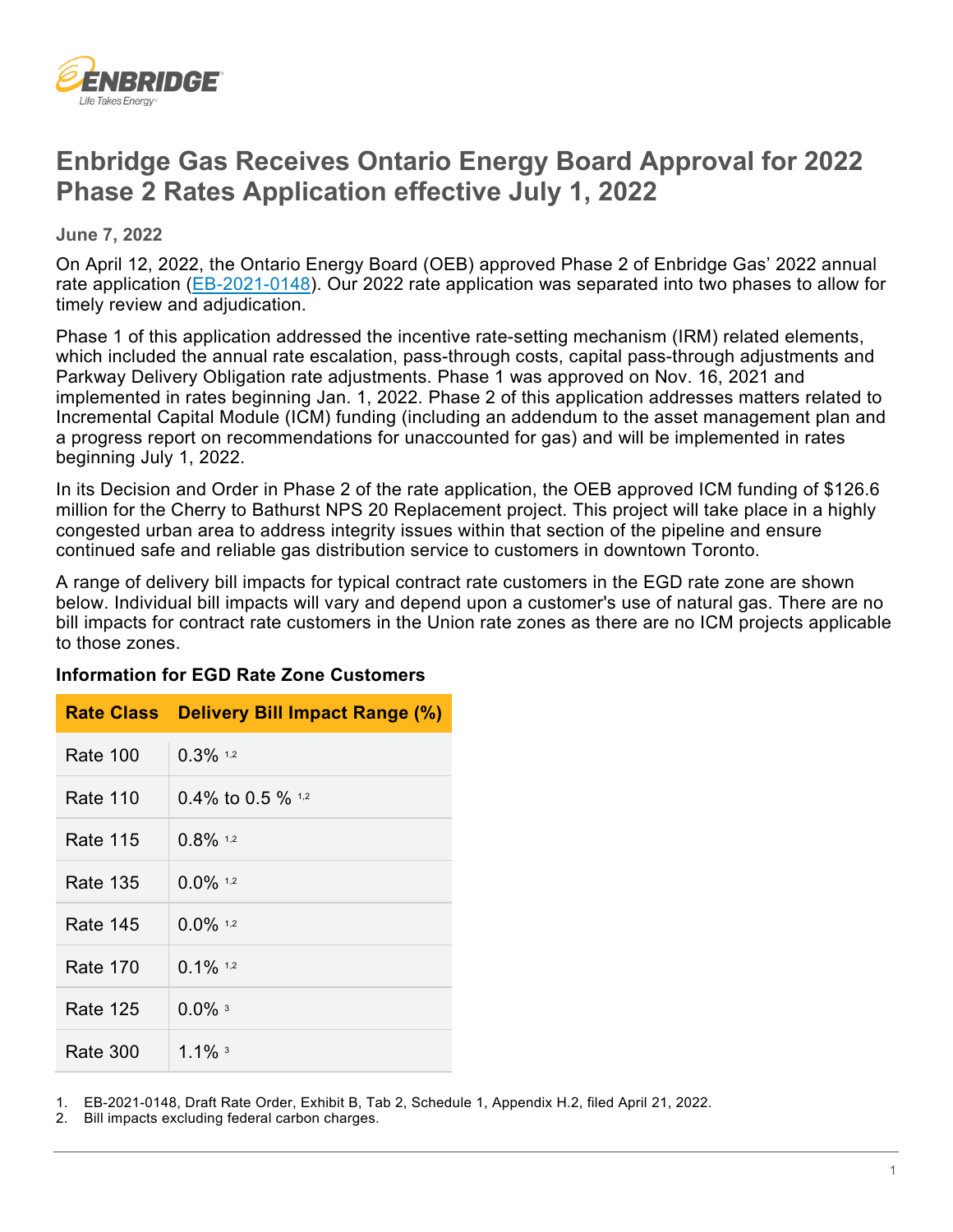

3. Bill impacts are calculated based on contract demand charge unit rates only.

Visit our website for full details of this filing (<u>EB-2021-0148</u>).

# **2020 Demand Side Management Deferral and Variance Account Clearing Bill Adjustment**

 received in-franchise delivery services. Enbridge Gas will uniformly dispose of the balances with a one-On May 6, 2022, Enbridge Gas received approval from the Ontario Energy Board (OEB) to dispose of its 2020 Demand Side Management (DSM) deferral and variance account balances [\(EB-2022-0007\)](https://www.enbridgegas.com/about-enbridge-gas/regulatory). The DSM program is our energy conservation program that is available to customers. Clearance of these balances will result in a one-time rate adjustment being applied to bills for all customers who time billing adjustment effective July 1, 2022 (July invoices are received in August).

The 2020 DSM deferral and variance account adjustment includes the actual cost of delivering the DSM programs (versus the budgeted costs built into 2020 rates), revenue recovery attributable to consumption reduction due to DSM conservation measures (Lost Revenue Adjustment Mechanism), as well as incentives Enbridge Gas earns when meeting OEB-approved DSM targets. The proposed adjustment does not include any gas cost-related deferrals that are managed under the QRAM process or other non-commodity deferral balances.

Enbridge Gas is refunding approximately \$4.4 million to in-franchise contract rate class customers in the Enbridge Gas Distribution (EGD) rate zone, approximately \$0.8 million to Union North rate zone infranchise contract rate class customers and recover approximately \$2.1 million from Union South rate zone in-franchise contract rate class customers related to 2020 balances in the DSM deferral and variance accounts.

### **How to Estimate the 2020 DSM Delivery Adjustment**

To estimate your customers' 2020 DSM delivery adjustment, multiply the proposed rate adjustment that applies to your customers' service (shown below) by the actual volume of natural gas they consumed in 2020.

### **EGD Rate Zone Customers**

|                 | Rate Class   Unit Rate for 2020 DSM Delivery Adjustment (cents/m <sup>3</sup> ) |
|-----------------|---------------------------------------------------------------------------------|
| <b>Rate 100</b> | 0.3645                                                                          |
| Rate 110        | (0.0381)                                                                        |
| <b>Rate 115</b> | (0.2355)                                                                        |
| Rate 135        | 0.5001                                                                          |
| <b>Rate 145</b> | (6.6524)                                                                        |
| <b>Rate 170</b> | (0.7962)                                                                        |